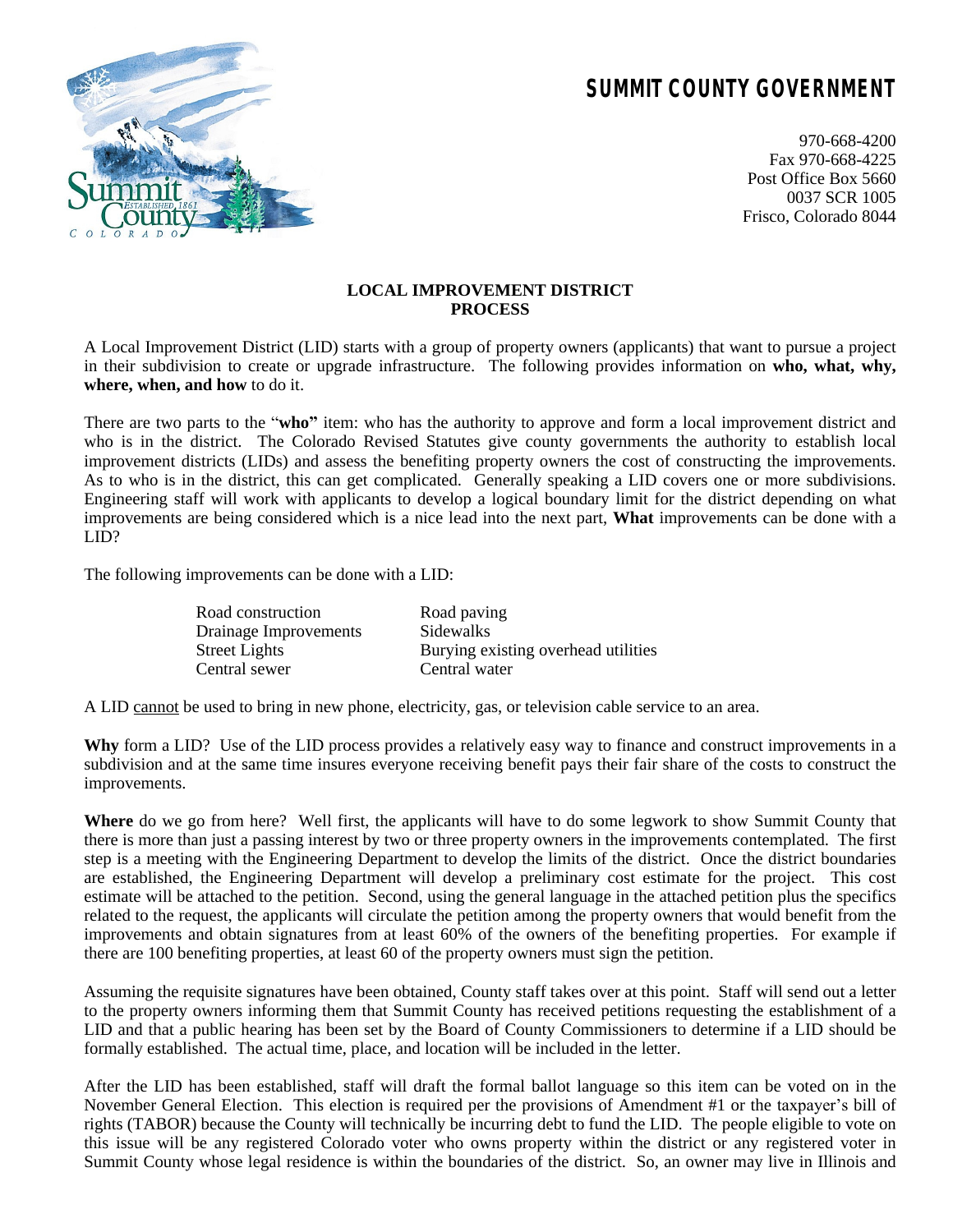$-2-$ 

lease their home here to a group of people working in the County. If the lessees are registered voters they can vote but the owner cannot. As with all elections, the outcome is based upon a simple majority of the votes cast.

A general timeline of events: **(When and How):**

|  | Year 1 Early in yr. | Interest established - Homeowners                                                                                    |
|--|---------------------|----------------------------------------------------------------------------------------------------------------------|
|  |                     | Meet w/Engineering Dept. to establish boundaries - Homeowners                                                        |
|  |                     | Rough cost estimate established – Engineering Dept.                                                                  |
|  |                     | Petition circulated w/cost $&$ pmt. options                                                                          |
|  | May:                | Petition submitted to County Engineering Dept. - Homeowners                                                          |
|  |                     | Establish scope of work - Engineering                                                                                |
|  |                     | Notice to homeowners of public hearing - Engineering                                                                 |
|  |                     | Establish LID via resolution - BOCC                                                                                  |
|  | August:             | Ballot Language - Attorney & Finance Director                                                                        |
|  | November:           | Election - Clerk & Recorder                                                                                          |
|  | December:           | Hire an engineering firm to develop design and construction drawings - Engineering                                   |
|  | Year 2 February:    | Bid project for construction and construction mgmt. - Engineering                                                    |
|  | May:                | Bid information packet sent to potential purchasers                                                                  |
|  |                     | Including draft investor letter - Finance                                                                            |
|  | June - early:       | Bidder's conference, if needed - Finance                                                                             |
|  | June $-$ mid:       | Bids from investors (banks) submitted to Finance/Treasurer                                                           |
|  | June:               | Start construction-Engineering & Contractor                                                                          |
|  | July:               | BOCC adopts bond resolution, authorizing issuance of special assessment bonds                                        |
|  | $July - late:$      | Bond closing and delivery of proceeds                                                                                |
|  | September:          | Complete construction - Contractor                                                                                   |
|  | October             | Whole Cost Notice and Resolution adopted by BOCC                                                                     |
|  | November:           | Assessment Hearing & Resolution adopted by BOCC, based on actual costs                                               |
|  |                     | Letter sent to homeowners w/total cost/lot and early payoff instructions to<br>avoid interest $-30$ days from notice |
|  | Year 4 January:     | County Treasurer bills property owners for first payment on property tax bill                                        |

This timeline is dependent on the scope and complexity of the work plus outside forces such as the amount of other construction that is occurring within the County.